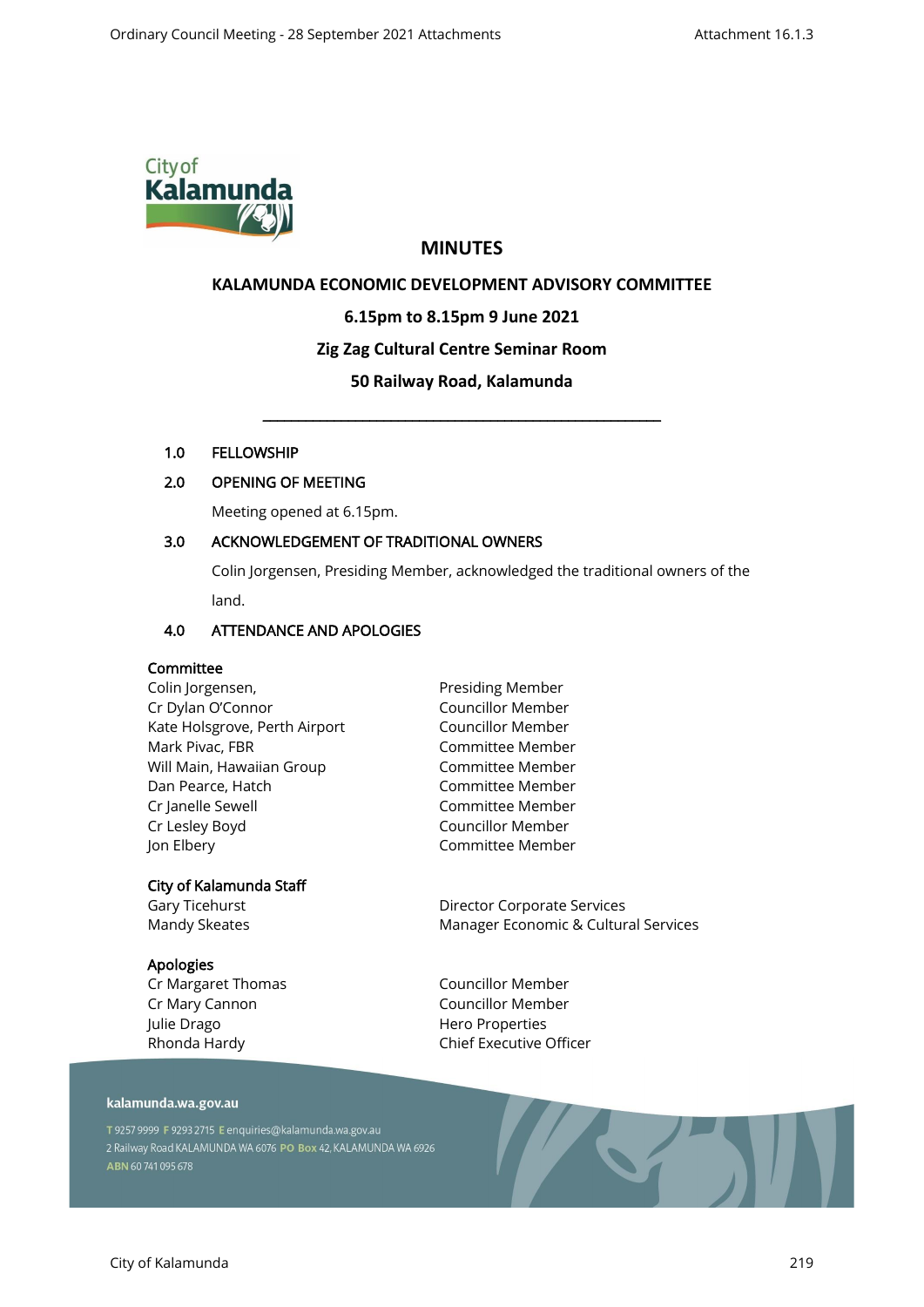Kalamunda Economic Development Advisory Committee

Minutes – 9 June 2021

# 5.0 DISCLOSURE OF INTERESTS

### 3.1 Disclosure of Financial and Proximity Interests:

a) Members must disclose the nature of their interest in matters to be discussed at the meeting. (Section 5.65 of the Local Government Act 1995) b) Employees must disclose the nature of their interest in reports or advice when giving the report or advice to the meeting. (Section 5.7 of the Local Government Act 1995)

### 3.2 Disclosure of Interest Affecting Impartiality

a) Members and staff must disclose their interests in matters to be discussed at the meeting in respect of which the member or employee has given or will give advice.

### **6.0 CONFIRMATION OF MINUTES FROM THE PREVIOUS MEETING**

### MOTION

"That the minutes of the Kalamunda Economic Development Advisory Committee held on 04/03/2021, are confirmed as a true and accurate record of the

proceedings."

| Moved: | Cr Dylan O'Connor | Seconded: | Kate Holsgrove |
|--------|-------------------|-----------|----------------|
|        |                   |           |                |

Vote: CARRIED

# **7.0 WORKSHOP DISCUSSION**

What are top four Economic Development opportunities to bring people to Kalamunda, both to engage and invest.

What makes Kalamunda unique, this does not have to be narrowed to one tag line.

Jon Elbery queried the recipient of the prospectus and how the City might cater to all investors.

It was agreed that the Economic Drivers should be split in to two categories: Tourism and Business/Industry. Utilising the results from the previous workshop individual members of the committee were requested to identify their top four drivers.

A number of the items to be considered created debate amongst committee members.

It was identified that with regards Ecommerce there is a growing trend to pick up items within shopping centres.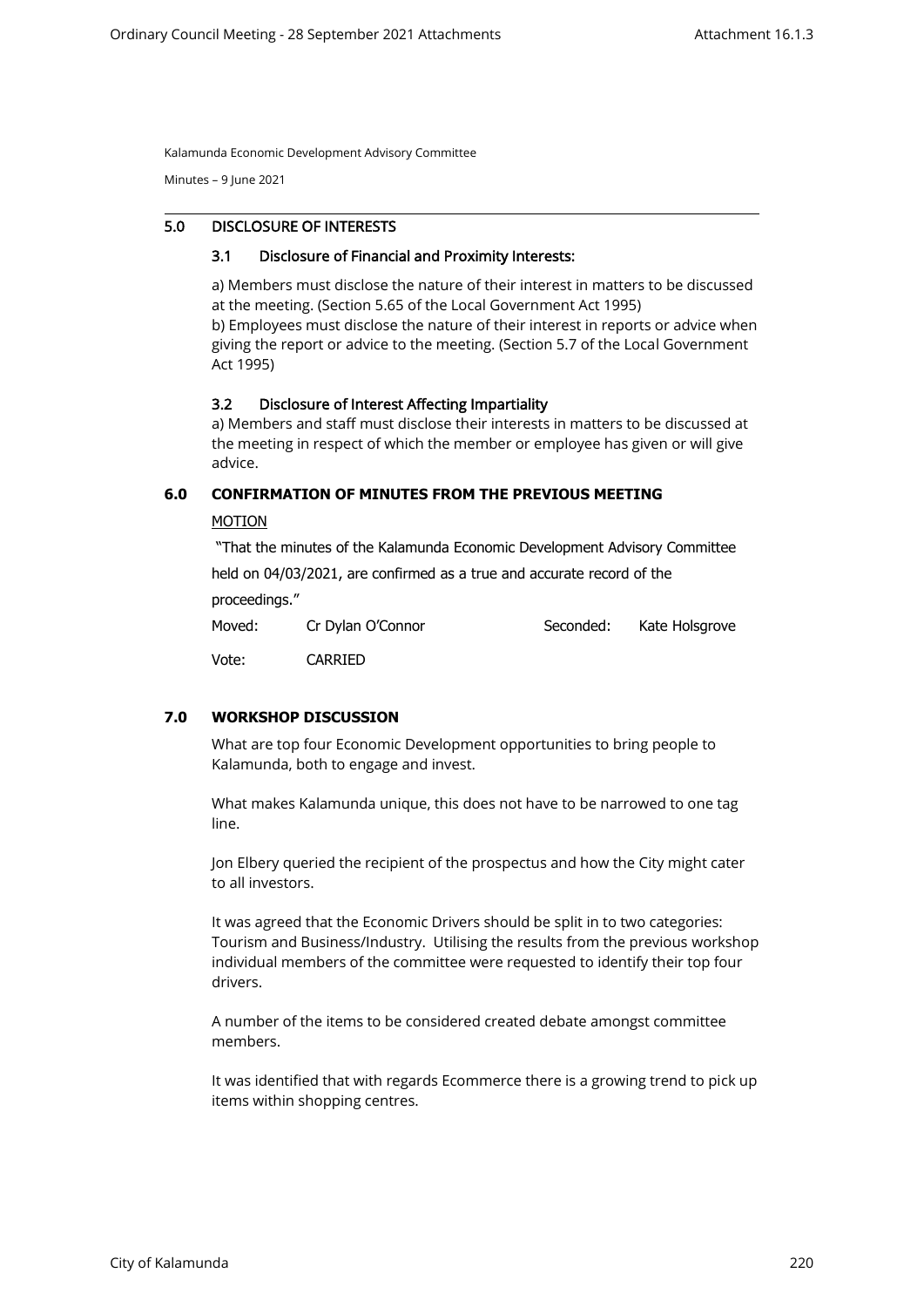Kalamunda Economic Development Advisory Committee

Minutes – 9 June 2021

The Zig Zag Railway proposition was discussed as a possible strong driver for tourism.

The Aquatic Study for the City of Kalamunda was discussed and many ideas garnered around wave pools, colocation with gymnasiums, the need to create something new and innovative unlike any other local government. It was agreed that once the Aquatic Report has been endorsed by Council the Advisory Committee should discuss. Identify whether the committee will meet prior to the end of the consultation period, if not, Manager of Economic & Cultural Services to advise committee of consultation period.

Discussion with regards empty shops and office space and the potential for pop ups.

These results were collated to form the following results:

### Tourism top four

- Aboriginal tourism
- Adventure tourism
- Ebike gateway connecting to trails network
- Trails network

### Business/Industry top four

- Redevelop derelict land (Business Centre)
- Higher Education
- Ecommerce Fulfillment Hub
- Office space in industrial areas with high speed internet

### City of Kalamunda's Unique Selling Points – in no particular order:

Proximity to industrial land, large blocks, low traffic, country town close to the City/

Proximity to the City.

Diversity of offering: small to large blocks, transport and tourism offerings.

Logistics Park – good access to road networks.

Link WA Freight and Logistics.

Small Business Friendly Local Government – allowing process to be more seamless, tourism triage.

Perth Hills Tourism Alliance.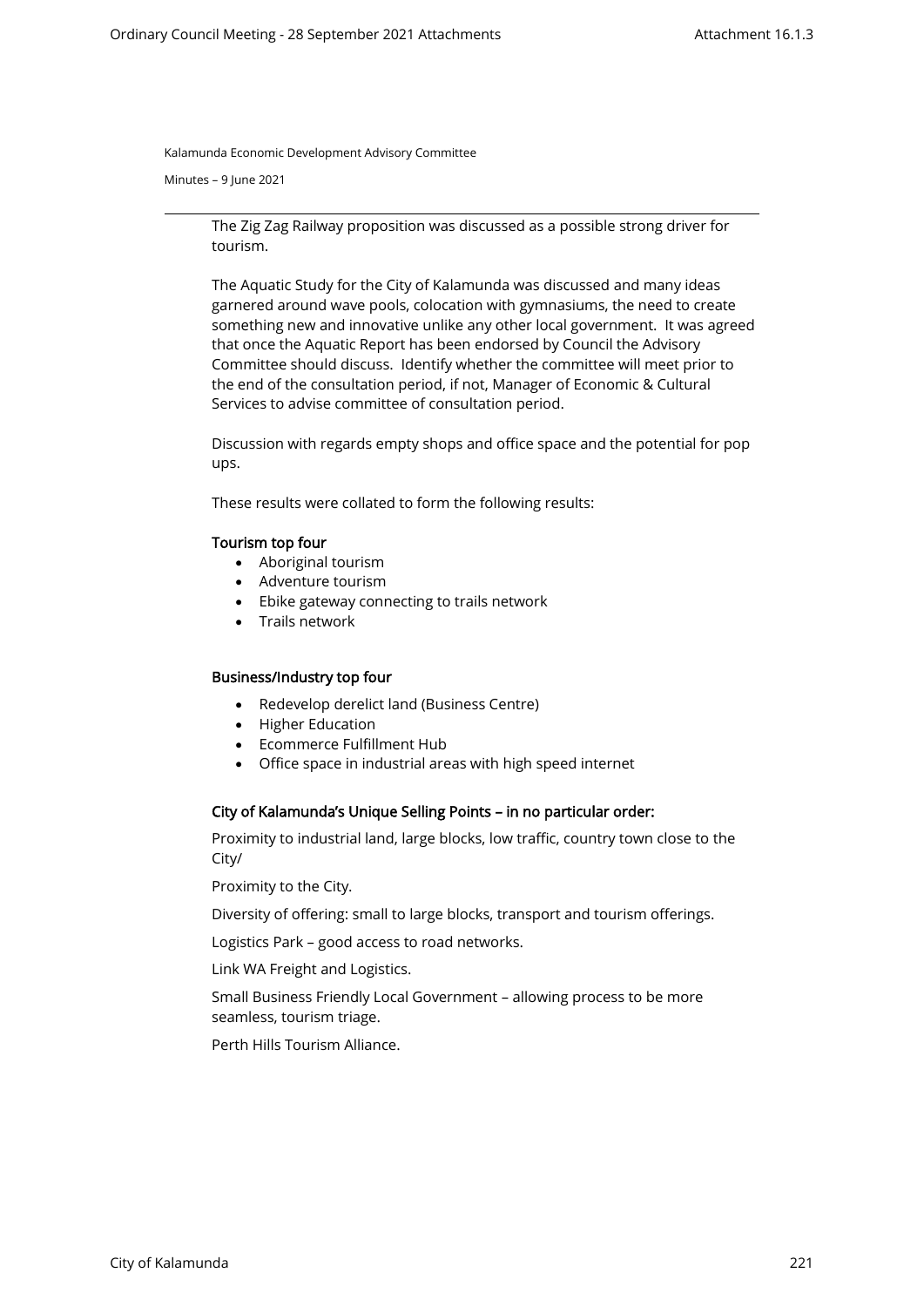Kalamunda Economic Development Advisory Committee

Minutes – 9 June 2021

Way of Life – live, work and play, affordable housing supply, diversity of lifestyle opportunity, different types of accommodation throughout the years of life.

Transit Orientated Development is a blank canvas.

Look at the industrial areas of Wanneroo and Gosnells.

State investment in Pickering Brook.

#### Who do we need?

Private Sector.

Do we have land? Land locked, constrained sites.

Hotel and short stay accommodation – how much of our short stay accommodation is currently used by FIFO. Any lazy assets the City could free up?

Circular Business.

## Collect Data

Interview the last ten people who have had business developments within the City of Kalamunda.

Testimonials.

## 8.0 INVESTMENT PROSPECTUS OVERVIEW:

The current draft prospectus was circulated to all members of the committee, it was requested that they review and provide feedback. Manager of Economic & Cultural Services to circulate an email in July prompting for feedback.

# 9.0 ANY OTHER BUSINESS

Nil

### 10.0 DATE OF NEXT MEETING

Tentative Meeting Schedule – to be confirmed at meeting 6.00pm Wednesday, 1 September 2021 6.00pm Wednesday 1 December 2021

# 11.0 CLOSURE

The Presiding Committee Member closed the meeting at 7:55pm.

I confirm these Minutes to be a true and accurate record of the proceedings of this meeting.

Signed: ……………………………………………. Deputy Presiding Member

Dated this First Day of September 2021